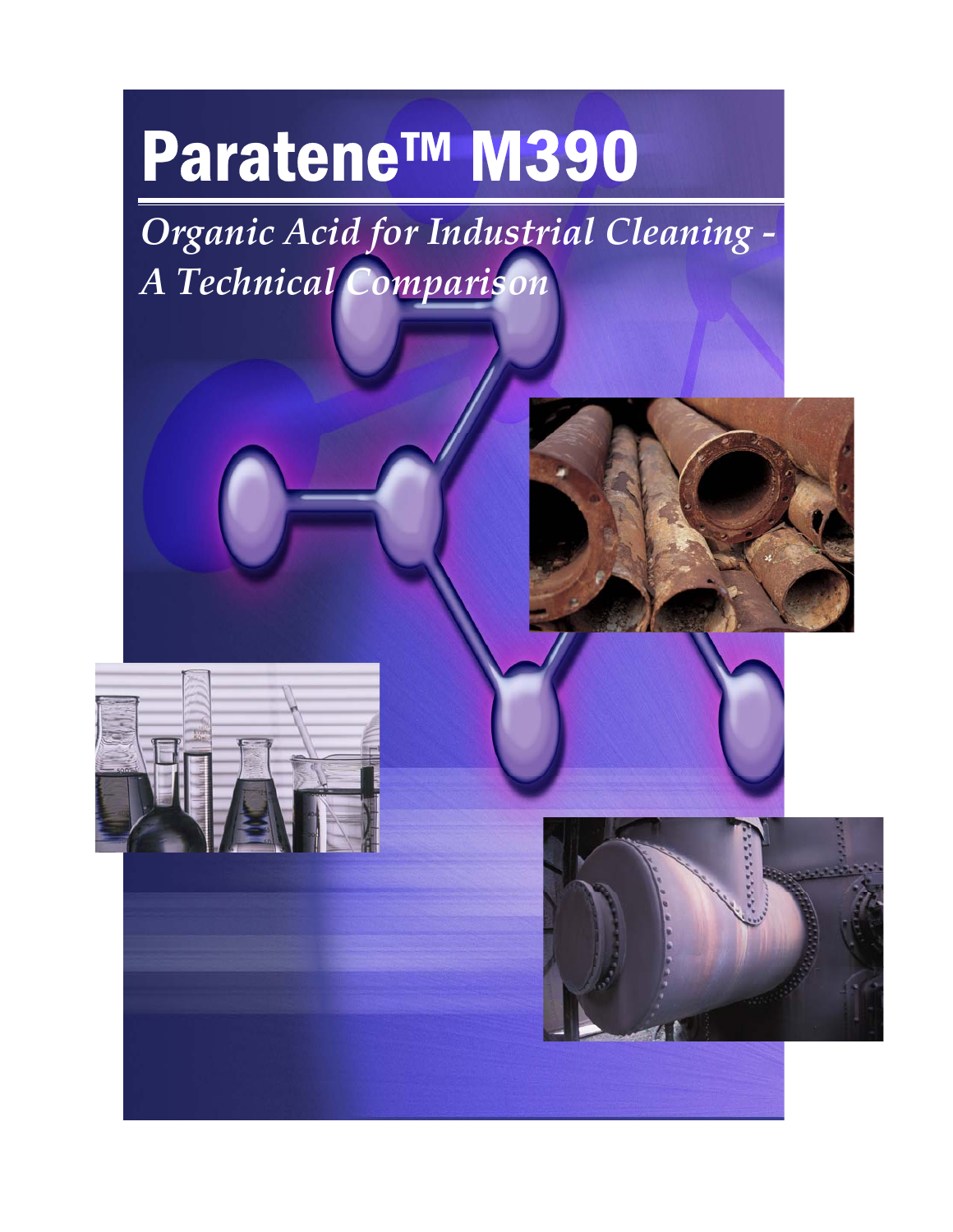# Paratene™ M390 *"Organic Acid for Industrial Cleaning - A Technical Comparison"*

Acids are the most commonly used chemicals for the removal of scales and deposits from industrial systems. Paratene™ M390 is a strong organic acid that combines the best properties of inorganic acids with the benefits of the weaker organic acids.

Any acid used in cleaning must meet several criteria:

- $\boxtimes$  Utility the acid must dissolve the scale or deposit in question
- $\boxtimes$  Efficiency the acid must dissolve the scale by using the minimum of chemical at a rapid rate.
- $\boxtimes$  Compatibility the acid must not damage the equipment or process.
- $\boxtimes$  Safety the acid must be easy to handle, and simple to dispose.

### Physical Properties Comparison

The following table shows the molecular weights and  $K<sub>a</sub>$  values for several common acids. The hydrogen ion activity of an acid solution is related to the  $K_a$  value and the acid concentration.

| Acid              | K <sub>a</sub> Value | <b>Molecular Weight</b><br>(g/mol) |
|-------------------|----------------------|------------------------------------|
| Paratene™ M390    | 8.30E+01             | 96.11                              |
| Hydrochloric      | 1.00E+03             | 36.5                               |
| <b>Sulphuric</b>  | $1.00E + 03$         | 98                                 |
| <b>Phosphoric</b> | 7.30E-03             | 97                                 |
| <b>Sulphamic</b>  | 1.02E-01             | 97                                 |
| <b>Formic</b>     | 1.77E-04             | 46                                 |
| <b>Acetic</b>     | 1.75E-05             | 60                                 |
| <b>Citric</b>     | 7.50E-04             | 210.14                             |

As can been seen above, the strong acids - hydrochloric, sulphuric, and M390 have substantially higher  $K_a$  values than the other acids. The hydrogen ion strength of a solution relates to each acid and its Ka value using the following formula.

# (1) Ka = [H+][A- ]/[HA]

The above formula gives the relationship between the hydrogen ions available in solution and the acid concentration. The hydrogen ion activity is then proportional to the reaction rate of the acid. There fore more hydrogen ions in solution the quicker the acid will dissolve many scales.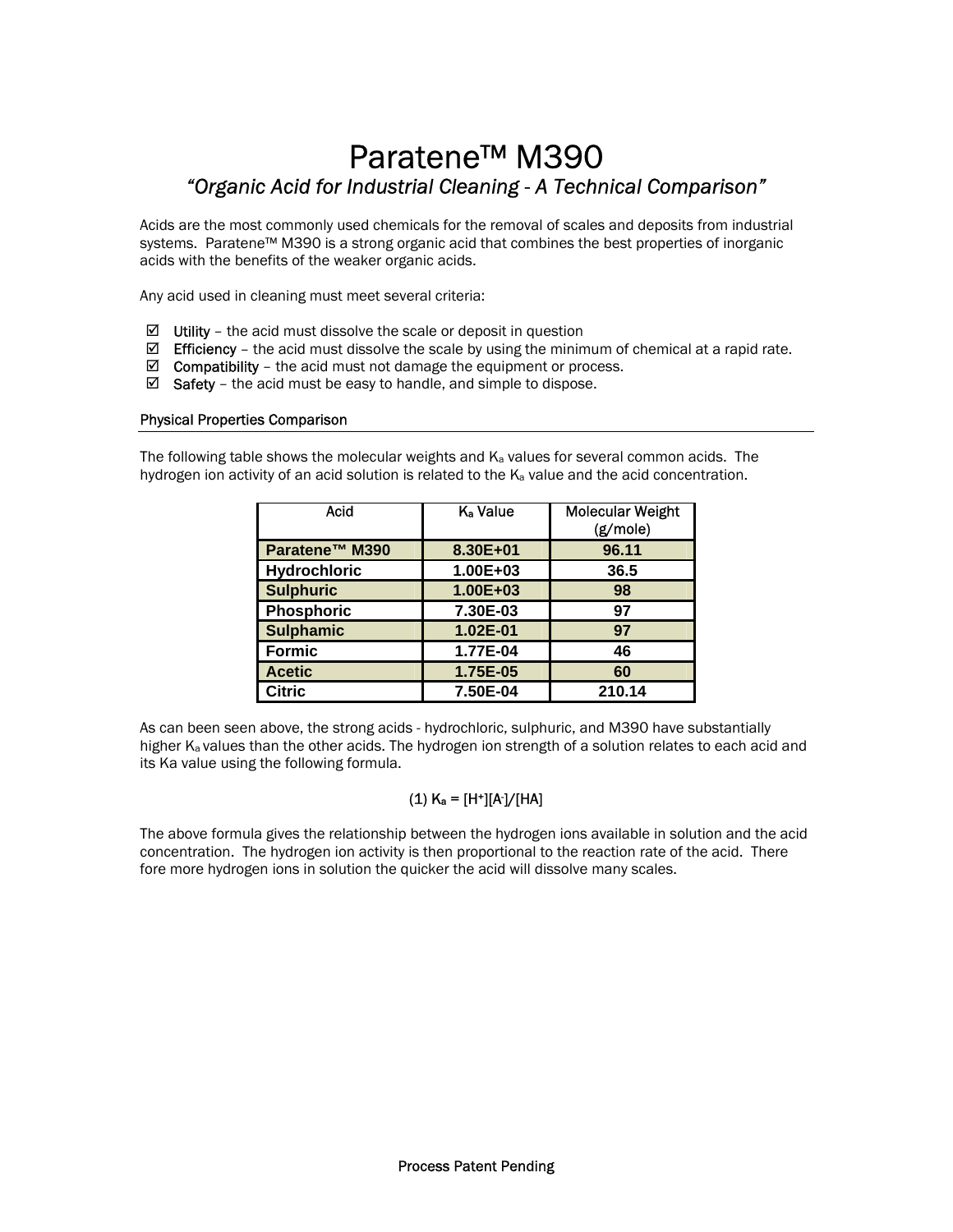A second consideration is that cleaning acids are typically applied on a percentage weight basis, but the actual activity of each acid is dependant on the molar concentration. The table below represents the molar concentrations for each of the acids considered.

|                | <b>Molarity</b> |                                |           |      |                  |               |               |               |
|----------------|-----------------|--------------------------------|-----------|------|------------------|---------------|---------------|---------------|
| Weight<br>$\%$ | <b>HCI</b>      | H <sub>2</sub> SO <sub>4</sub> | $H_2PO_4$ | M390 | <b>Sulphamic</b> | <b>Formic</b> | <b>Acetic</b> | <b>Citric</b> |
| 0.5            | 0.14            | 0.05                           | 0.05      | 0.05 | 0.051            | 0.11          | 0.083         | 0.024         |
|                | 0.27            | 0.10                           | 0.10      | 0.10 | 0.10             | 0.22          | 0.17          | 0.048         |
| $\overline{2}$ | 0.55            | 0.20                           | 0.21      | 0.21 | 0.21             | 0.43          | 0.33          | 0.095         |
| $\mathbf{3}$   | 0.82            | 0.31                           | 0.31      | 0.31 | 0.31             | 0.65          | 0.5           | 0.14          |
| 5              | 1.37            | 0.51                           | 0.51      | 0.52 | 0.51             | 1.09          | 0.83          | 0.24          |
| 10             | 2.7             | 1.02                           | 1.03      | 1.04 | 1.03             | 2.17          | 1.67          | 0.48          |

By considering the information represented in both tables, we can produce the following graph to compare the relative performance of different acids.



The graph clearly shows that Paratene™ M390 provides more available acid strength for all of the acids considered with the exception being hydrochloric.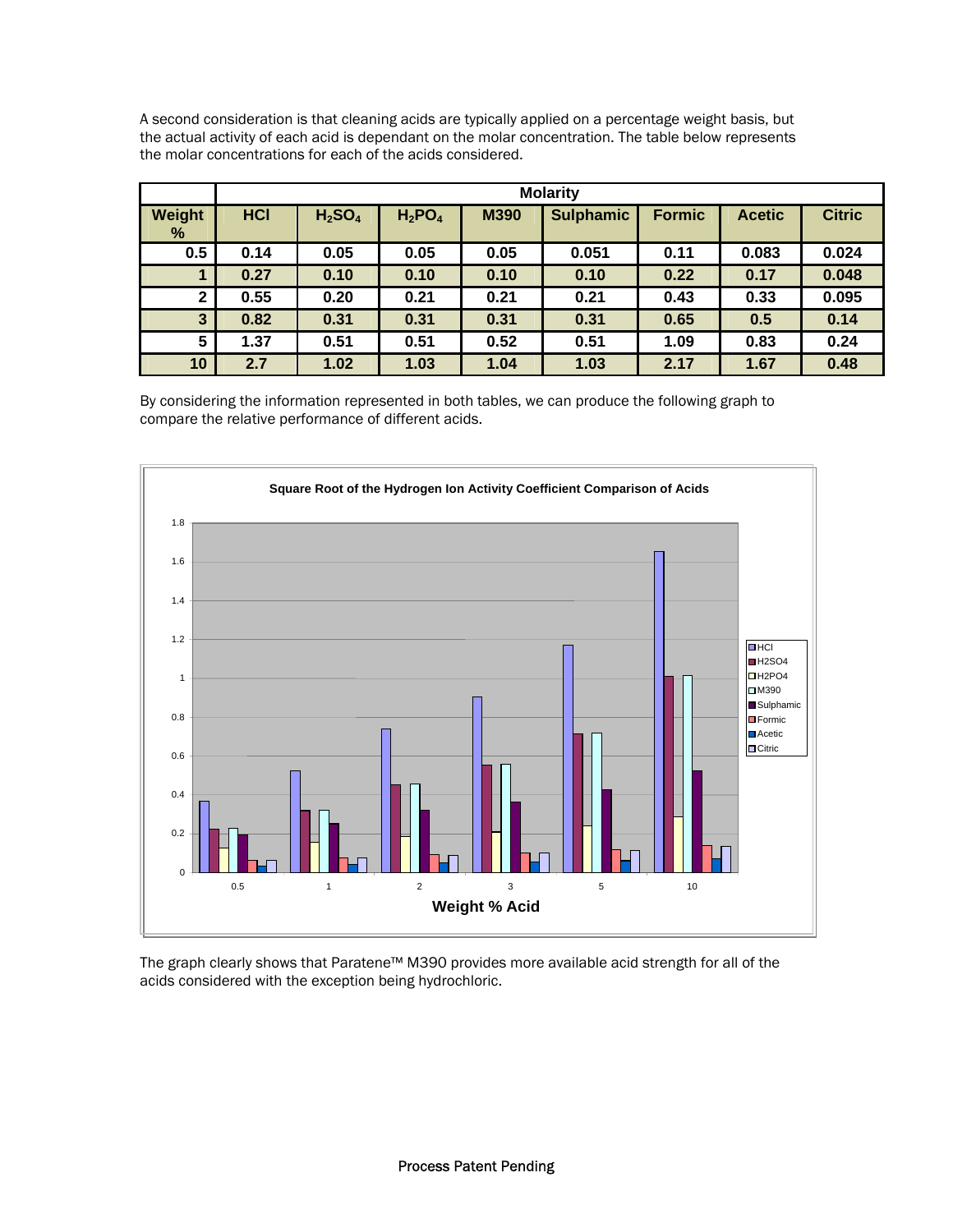A third consideration in determining the ability of an acid to dissolve a particular scale or deposit also depends on the solubility of the resulting ions in the spent acid solution. The table below shows some common cation solubility's.

| <b>Cation</b>    | Solubility g/100g of water |                  |                     |  |  |  |
|------------------|----------------------------|------------------|---------------------|--|--|--|
|                  | <b>M390</b>                | <b>Sulphuric</b> | <b>Hydrochloric</b> |  |  |  |
| Calcium          | 94.2                       | 0.209            | 59.3                |  |  |  |
| <b>Barium</b>    | 68                         |                  | 31                  |  |  |  |
| <b>Magnesium</b> | 35                         | 26               | 54.2                |  |  |  |
| <b>Copper</b>    | 60                         | 14               | 6.9                 |  |  |  |

The increased solubility of some cations – particularly Calcium and Magnesium make M390 superior at dissolving water scales.

## Materials Compatibility, Corrosion and Temperature Limits

Acids are corrosive to most metals. Corrosion Inhibitors may be added to reduce the corrosion rates, but in some cases the inhibitors cannot prevent secondary problems such as stress cracking.

|                               | Concentration    | Inhibitor | ပ္<br>Temperature | Carbon Steel            | Cast Iron               | <b>Stainless</b><br>300 Series | Series Stainless<br>$rac{1}{2}$ | Copper                  | <b>Copper Alloys</b>    | Monel                   | Cupro Nickel            | Chromalloy              | Zinc                      | Aluminum                 | Titanium                |
|-------------------------------|------------------|-----------|-------------------|-------------------------|-------------------------|--------------------------------|---------------------------------|-------------------------|-------------------------|-------------------------|-------------------------|-------------------------|---------------------------|--------------------------|-------------------------|
| M390                          | $1 - 20$         |           | max 90            | A                       | B                       | A                              | A                               | $\mathsf{A}$            | A                       | $\overline{A}$          | A                       | A                       | $\boldsymbol{\mathsf{X}}$ | $\mathsf{x}$             | A                       |
| HCI                           | $3 - 15$         |           | max 80            | Α                       | B                       | X                              | X                               | A                       | Α                       | A                       | A                       | A                       | X                         | $\mathsf{x}$             | A                       |
| HCl/Thiourea                  | $5 - 15/0.5 - 2$ |           | 55-75             | A                       | B                       | $\overline{\mathsf{x}}$        | $\overline{\mathsf{x}}$         | $\overline{\mathsf{x}}$ | $\overline{\mathsf{x}}$ | $\overline{\mathsf{x}}$ | $\overline{\mathsf{x}}$ | $\overline{\mathsf{x}}$ | $\overline{\mathsf{x}}$   | $\mathbf{X}$             | X                       |
| <b>HCI/ABF</b>                | $3 - 15/0.5 - 3$ |           | max 80            | A                       | B                       | X                              | X                               | A                       | A                       | A                       | B                       | B                       | X                         | $\mathsf{x}$             | X                       |
| <b>HCl/Boric</b>              | 5/2              |           | 65-80             | A                       | B                       | X                              | X.                              | A                       | B                       | Α                       | B                       | B                       | X                         | $\mathsf{x}$             | $\overline{C}$          |
| <b>H2SO4</b>                  | $5 - 10$         |           | max 80            | Α                       | B                       | B                              | B                               | B                       | В                       | A                       | B                       | B                       | $\mathsf{X}$              | $\mathsf{x}$             | X                       |
| H2SO4/ABF                     | 2.5/0.5          |           | max 80            | A                       | B                       | B                              | B                               | B                       | B                       | A                       | B                       | B                       | X                         | $\mathsf{x}$             | X                       |
| Sulphamic                     | max 10           |           | 20-85             | A                       | B                       | A                              | A                               | $\mathsf{X}$            | X                       | X                       | X                       | B                       | X                         | $\mathsf{x}$             | X                       |
| Phosphoric                    | $1 - 21$         |           | <b>Max 80</b>     | A                       | B                       | A                              | A                               | A                       | A                       | B                       | $\overline{\mathsf{x}}$ | X                       | $\overline{\mathsf{x}}$   | $\overline{\mathsf{x}}$  | X.                      |
| CrO <sub>3</sub>              | max 10           |           | 120               | A                       | B                       | $\overline{\mathsf{x}}$        | $\overline{\mathsf{X}}$         | $\mathsf{A}$            | х                       | X                       | $\overline{B}$          | B                       | A                         | $\mathsf{A}$             | B                       |
| NaBromate                     |                  |           | 40-70             | A                       | A                       | X                              | $\overline{\mathsf{X}}$         | $\mathsf{X}$            | А                       | X                       | X                       | B                       | Α                         | $\mathsf{x}$             | X                       |
| Citrosolve                    | 5                |           | 65-150            | A                       | A                       | A                              | A                               | $\mathsf{X}$            | X                       | X                       | $\mathsf{X}$            | B                       | A                         | $\mathsf{x}$             | $\overline{\mathsf{X}}$ |
| Citric                        | $3-5$            |           | 50-100            | A                       | A.                      | A                              | A                               | A                       | X                       | $\overline{A}$          | $\mathsf{X}$            | B                       | X                         | $\mathsf{x}$             | X                       |
| Formic                        | $3 - 10$         |           | $50 - 150$        | A                       | A                       | A                              | A                               | A                       | X                       | A                       | X                       | B                       | X                         | $\mathsf{x}$             | $\mathsf{X}$            |
| Glycolic                      | $3-5$            |           | $51 - 150$        | A                       | A                       | $\overline{\mathsf{A}}$        | $\overline{\mathsf{A}}$         | $\overline{A}$          | X                       | Α                       | $\overline{\mathsf{X}}$ | B                       | $\overline{\mathsf{x}}$   | $\overline{\mathsf{x}}$  | X                       |
| Formic/Glycolic               | 2/1              |           | $52 - 150$        | A                       | A                       | A                              | A                               | A                       | A                       | Α                       | A                       | B                       | $\mathsf{X}$              | $\mathsf{x}$             | X                       |
| Formic/Citric                 | 2/1              |           | $53 - 150$        | A                       | A                       | A                              | A                               | $\mathsf{A}$            | A                       | Α                       | A                       | B                       | X                         | $\mathsf{X}^{\parallel}$ | $\mathsf{X}^+$          |
| Nitric                        | $1 - 10$         |           | 80                | $\overline{\mathsf{X}}$ | $\overline{\mathsf{X}}$ | $\overline{\mathsf{A}}$        | A                               | $\mathsf{x}$            | $\overline{\mathsf{x}}$ | A                       | A                       | X                       | X                         | B                        | A                       |
| H <sub>2</sub> O <sub>2</sub> | $5$              |           | $40 - 60$         | A                       | $\overline{\mathsf{X}}$ | A                              | A                               | $\mathsf{X}$            | X                       | B                       | B                       | X                       | X                         | B                        | A                       |
| <b>SHP</b>                    | 5                |           | 50                | A                       | X                       | A                              | A                               | $\times$ 1              | X                       | B                       | B                       | X                       | X                         | $\mathsf{X}^+$           | A                       |
|                               |                  |           |                   |                         |                         |                                |                                 |                         |                         |                         |                         |                         |                           |                          |                         |

A-Good B-Fair C-Poor X-Unsatifactory The chart above illustrates that Paratene™ M390 has a greater range of compatibility with more metals than any of the other acid solutions.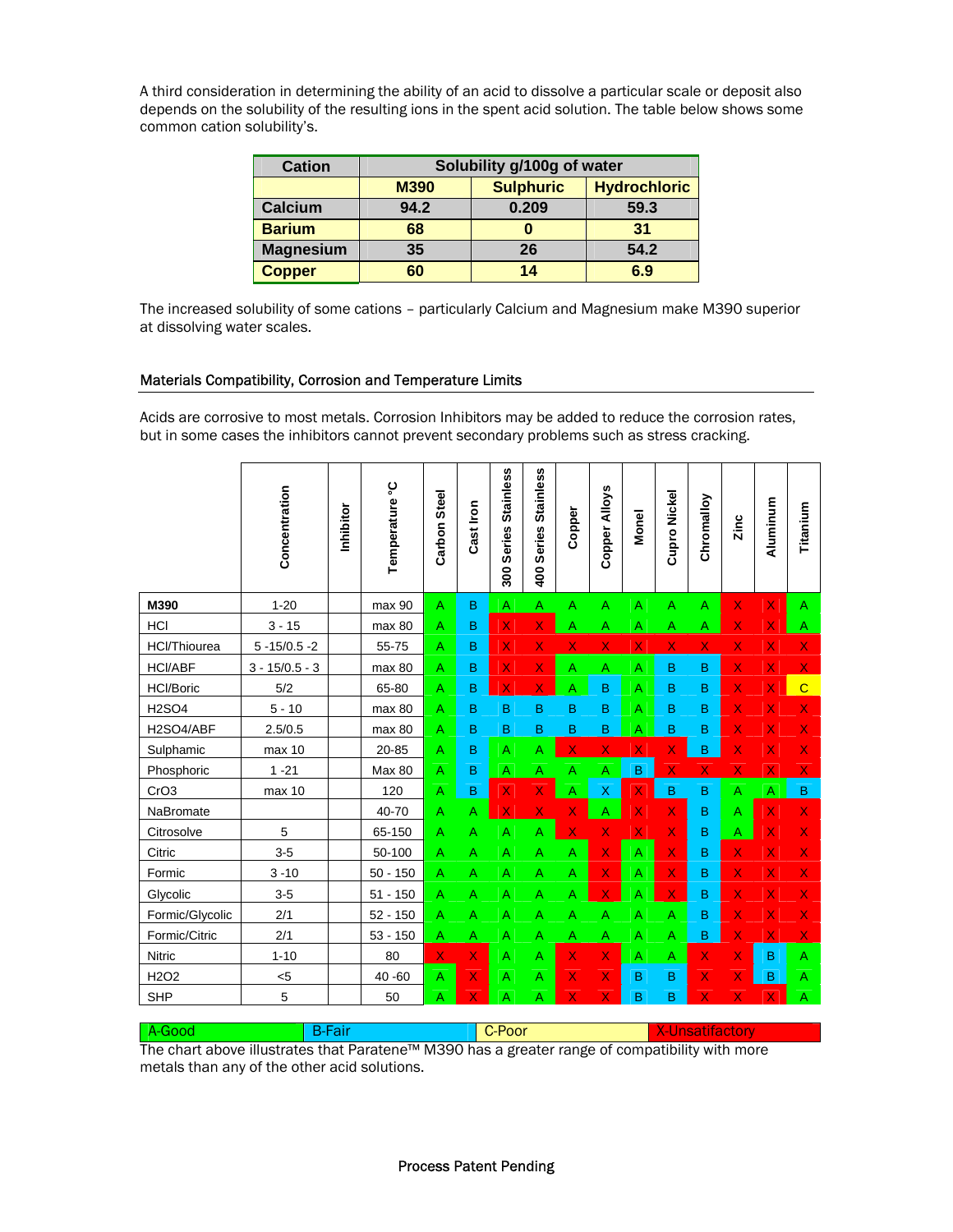When applied with the correct corrosion inhibitor, the rate of corrosion for most acids can be controlled.

| Acid                | Wt% | <b>Molarity</b><br>Moles/liter | Temperature<br>(°C) | <b>Inhibitor</b> | Rate (mpy)<br>without<br>inhibitor | Rate mpy<br>0.2%<br>Inhibitor |
|---------------------|-----|--------------------------------|---------------------|------------------|------------------------------------|-------------------------------|
| <b>Hydrochloric</b> | 5   | 1.36                           | 60                  | <b>1201</b>      | 859                                | 25                            |
| M390                | 10  | 1.04                           | 60                  | <b>I205</b>      | 859                                | 16                            |
| <b>Sulphuric</b>    | 10  | 1.02                           | 60                  | <b>1205</b>      | 6311                               | 12                            |
| <b>Sulphamic</b>    | 10  | 1.03                           | 70                  | <b>I205</b>      | 3972                               | 35                            |

The above table compares corrosion results under similar temperatures and molarity, and shows that Inhibited M390 has comparable corrosion rates to comparatively inhibited HCl solutions.

### Environmental and Disposal Problems

The direct disposal of strong acids is not practical. Acid solutions are corrosive and can cause damage to the equipment as well as the environment, and must be neutralized prior to their disposal. In addition the system being cleaned will contribute other ions into the acid solution that may increase the toxicity of the spent solution and increase the considerations for proper disposal.

The neutralized solutions salts such as sodium, iron, and calcium salts of sulphate, phosphate or nitrate are typically not considered to be an environmental problem except where they act as eutrifecation agents, where they encourage the growth of algae. In the case of the salts of hydrochloric acid – calcium, sodium or iron chloride can cause serious negative problems on non-salt water plants and animals, which limits the options for disposing hydrochloric solutions. In Western Canada, and particularly Alberta, the disposal of salt water solutions is common place due the availability of injection wells.

|                     | EC50 mg/L    |         |                            |                      |  |  |
|---------------------|--------------|---------|----------------------------|----------------------|--|--|
| <b>Acid</b>         | Dapnia Magna | Algae   | <b>Activated</b><br>Sludge | <b>Biodegradable</b> |  |  |
| M390                | 260          | 72      | 530                        | <b>Yes</b>           |  |  |
| <b>Citric acid</b>  | >100         | >100    | >100                       | <b>Yes</b>           |  |  |
| <b>Sulfuric</b>     | 43           | No data | No data                    | <b>No</b>            |  |  |
| <b>Hydrochloric</b> | 560          | 800     | 1000                       | <b>No</b>            |  |  |
| <b>Acetic</b>       | 100          | 75      | No effect                  | <b>Yes</b>           |  |  |

The relative toxicity for various acid solutions is provided in the table below.

When dealing with the safe handling of acids several issues are frequently causes of concern. One concern is the relative vapour pressure of the acids – acids that generate a lot of vapour are both inhalation hazards and environmental risks. Additionally acids like sulfuric also have serious problems in the heat of reaction both in mixing the acid with water and with neutralizing the acid for disposal.

| Acid             | Vapour Pressure mmHg at 25 °C |
|------------------|-------------------------------|
| M390             | 0.0267                        |
| Hydrochloric     | 25                            |
| <b>Sulphuric</b> | 0.3                           |
| <b>Acetic</b>    | 11                            |
| <b>Formic</b>    | 44                            |